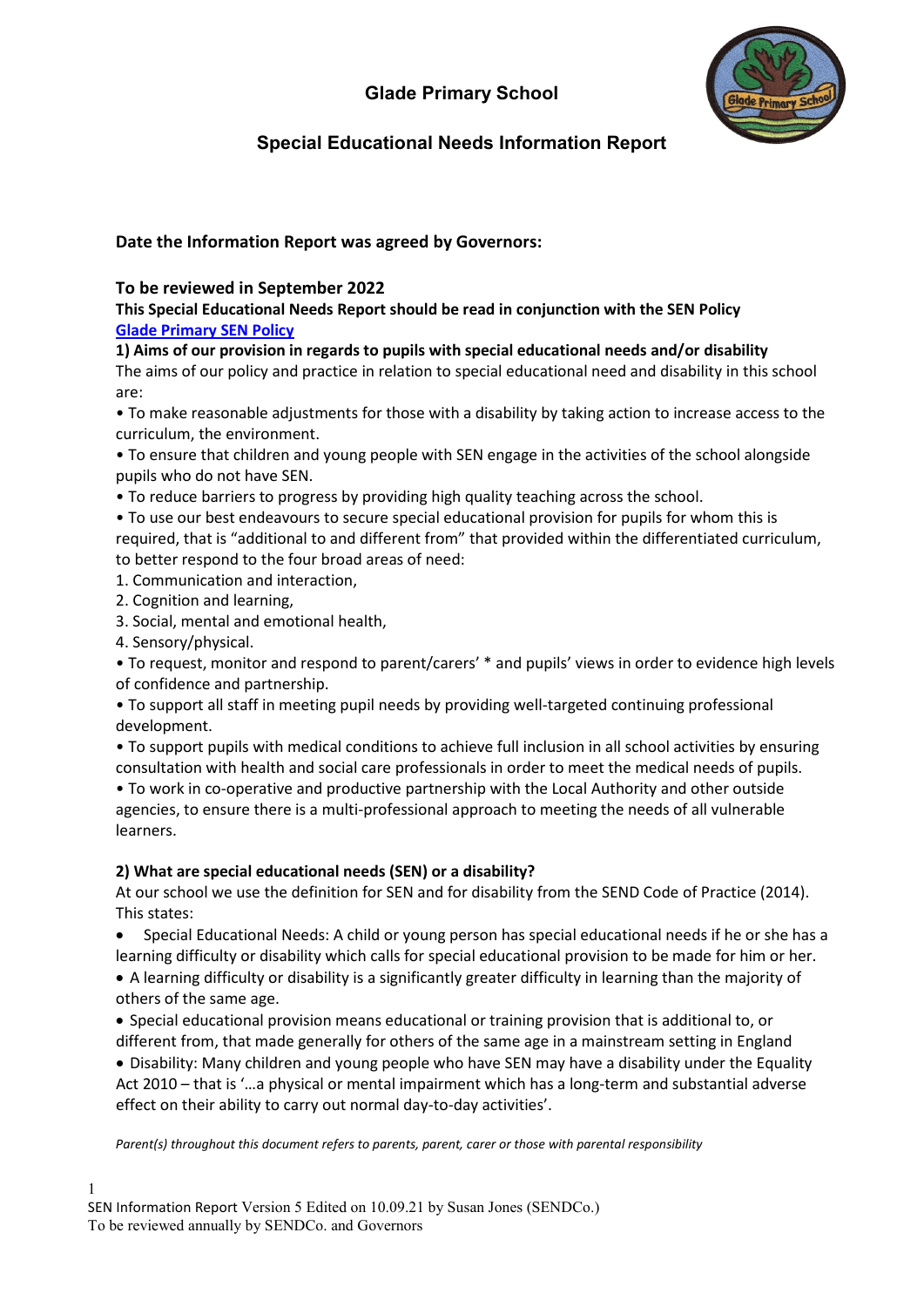

# **Special Educational Needs Information Report**

### **3) The kinds of special educational needs (SEN) for which provision is made at the school**

• Children and young people with SEN have different needs, but the general presumption is that all children with SEN but without an Education, Health and Care Plan (EHC Plan) are welcome to apply for a place at our school, in line with the school admissions policy. If a place is available, we will undertake to use our best endeavours, in partnership with parents, to make the provision required to meet the SEN of pupils at this school.

• For children with an EHC Plan, parents have the right to request a particular school and the local authority must comply with that preference and name the school or college in the EHC plan unless: i) It would be unsuitable for the age, ability, aptitude or SEN of the child or young person, or ii) The attendance of the child or young person there would be incompatible with the efficient education of others, or the efficient use of resources.

• Before making the decision to name our school in a child's EHC Plan, the local authority will send the governing body a copy of the EHC Plan and then consider their comments carefully before a final decision on placement is made.

• Parents of a child with an EHC Plan also have the right to seek a place at a special school, if they consider that their child's needs can be met more effectively in specialist provision.

### **4) How does our school know if children need extra help?**

We know when a pupil needs help if:

• Concerns are raised by parents/carers, external agencies, teachers, the pupil's previous school or the pupil themselves, regarding concerns relating to inadequate levels of progress or inclusion.

• Screening, such as that completed on entry or as a result of a concern being raised, indicates gaps in knowledge and/or skills.

• Whole school tracking of attainment outcomes indicates lack of expected rate of progress.

• Observation of the pupil indicates that they have additional needs.

All or some of the above may apply and are carefully considered through systems set out in the school policies including SEN and Assessment Policies.

### **5) What should a parent do if they think that their child may have special educational needs?**

• If parents have concerns relating to their child's learning or inclusion then please initially discuss these with your child's teacher/subject teacher/ form tutor. This then may result in a referral to the school SENDCo whose name is Mrs. Susan Jones. She can be contacted via the school office.

• Parents may also contact the SENCo or the Headteacher directly if they feel this is more appropriate. • We value the opportunity to work closely with parents whose views and aspirations for their child will be central to the assessment and provision that is provided by the school.

### **6) How will the school support a child with SEND?**

All pupils will be provided with high quality teaching that is differentiated to meet the needs of all learners. The quality of classroom teaching provided to pupils with SEND is monitored through a number of processes that include:

1. Classroom observation by the senior leadership team, the SENDCo, external verifiers.

2. Ongoing assessment of progress made by pupils with SEND.

3. Work sampling and scrutiny of planning to ensure effective matching of work to pupil need.

2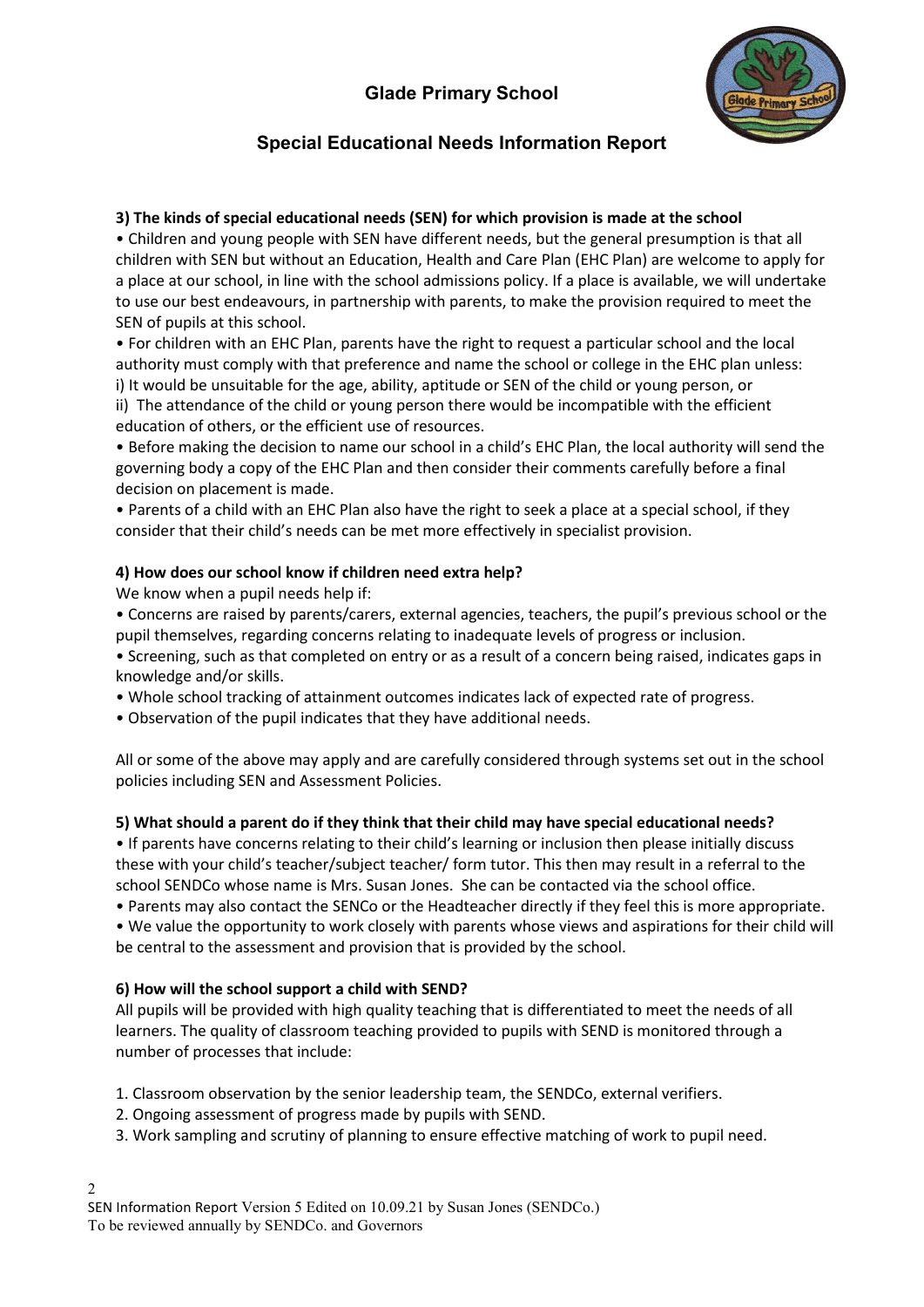

# **Special Educational Needs Information Report**

4. Teacher meetings with the SENDCo to provide advice and guidance on meeting the needs of pupils with SEND.

5. Pupil and parent feedback on the quality and effectiveness of interventions provided.

6. Attendance and behaviour records.

Pupils with a disability will be provided with reasonable adjustments (such as auxiliary aids and services) to overcome any disadvantage experienced in schools and increase their access to the taught curriculum.

All pupils have individual targets set in line with national outcomes. Parents are informed of these via the reporting system and also at events such as Parents' Evenings.

Pupils' attainment is tracked using the whole school tracking system and those failing to make expected levels of progress are identified quickly. These pupils are then discussed in termly progress meetings that are undertaken between the class/subject teacher and a member of the Senior Leadership team and if appropriate, the pupil themselves.

Additional action to increase the rate of progress will be then identified and recorded; this will include a review of the impact of the differentiated teaching being provided to the child, and if required, provision to the teacher of additional strategies to further support the success of the pupil. Where it is decided during this early discussion that special educational provision is required to support increased rates, parents will be informed that the school considers their child may require SEN support

and their partnership sought in order to improve attainment.

Action relating to SEN support will follow the **assess, plan, do and review** model: Which is exemplified in the SEN Code of Practice 2014

**i) Assess:** Data on the pupil held by the school will be collated by the class/subject teacher/SENCo in order to make an accurate assessment of the pupil's needs. Parents will be invited to this early discussion to support the identification of action to improve outcomes.

**ii) Plan:** If review of the action taken indicates that "additional to and different from" support will be required, then the views of all involved, including the parents and the pupil will be obtained and appropriate evidence-based interventions identified, recorded and implemented by the class/subject teacher with advice from the SENCo.

**iii) Do:** SEN support will be recorded on a plan that will identify a clear set of expected outcomes, which will include stretching and relevant academic and developmental targets that take into account parents' aspirations for their child. Parents and the pupil will also be consulted on the action they can take to support attainment of the desired outcomes. This will be recorded and a date made for reviewing attainment.

**iv) Review:** Progress towards these outcomes will be tracked and reviewed termly with the parents and the pupil.

If progress is limited despite the delivery of high quality interventions, advice will always be sought from other agencies regarding strategies to best meet the specific needs of a pupil. This will only be undertaken after parent permission has been obtained and may include referral to:

1. Local Authority Support Services – including Educational Psychologists

2. Specialists such as:

- Occupational therapy service
- Physiotherapy service
- **SEaTSS**

3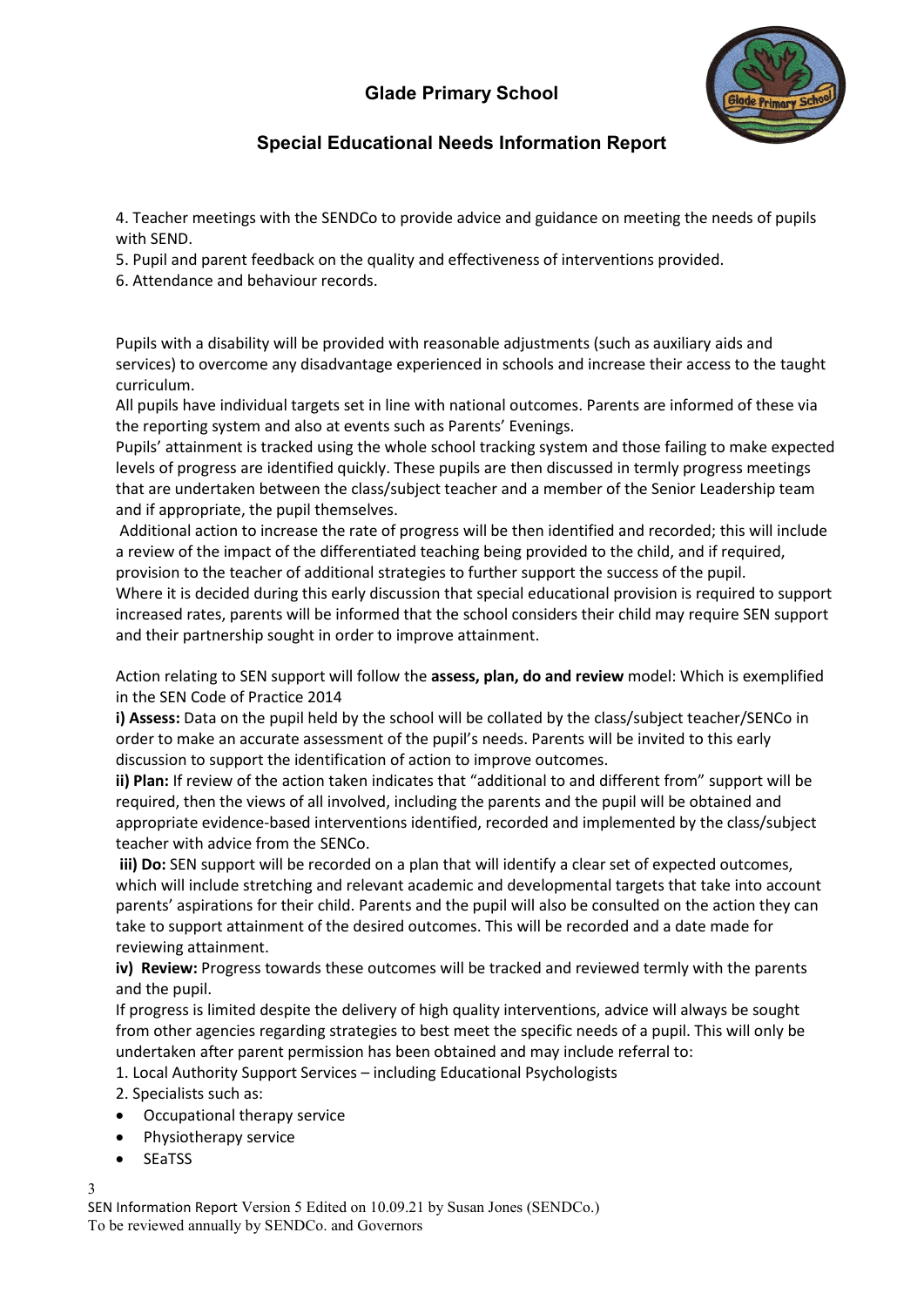

# **Special Educational Needs Information Report**

- Redbridge Child Development Centre
- Virtual School for Children Looked After
- 3. Social Care Services as discussed with parents

4. Health partners such as School Nurse and Child & Adolescent Mental Health Service N.B. For a very small percentage of pupils, whose needs are significant and complex and the SEN support required to meet their need cannot reasonably be provided from within the school's own resources, a request will be made to the local authority to conduct an assessment of education, health and care needs. This may result in an Education, Health and Care (EHC) plan being provided.

## **7) How will pupils be involved in decisions regarding provision that can better meet their needs?**

This school uses pupil voice questionnaires and power points. These are completed by the pupils themselves and identify their abilities and strengths, their personal aims and the action they require to be taken by the school to reduce barriers to learning and social success. Each term, information will be reviewed and the pupil's views gained on the effectiveness of the action taken so far to meet their needs.

## **8) How will the curriculum be matched to each child's needs?**

• Teachers plan using pupils' achievement levels, differentiating tasks to ensure progress for every pupil in the classroom.

• When a pupil has been identified as having special educational needs, the curriculum and the learning environment will be further adapted by the class teacher to reduce barriers to learning and enable them to access the curriculum more easily.

• These adaptations may include strategies suggested by the Special Educational Needs Coordinator (SENCo) and/or external specialists.

• In addition if it is considered appropriate, pupils may be provided with specialised equipment or resources such as ICT and/or additional adult help. All actions taken by the school will be recorded and shared with parents.

## **9) How will parents know how well their child is doing?**

• Attainment towards the identified outcomes will be shared with parents regularly through our progress meetings, also through the school reporting system and Parents' Evenings.

• A home-school diary is sometimes a useful tool to help communication with school staff on a more regular basis.

• Parents are encouraged to arrange an appointment to discuss their child's progress with the class/subject teacher, the SENCo or a member of the senior leadership team at any time when they feel concerned or have information they feel they would like to share that could impact on their child's success. Please contact the school office who will arrange this appointment for you.

## **10) How will parents be helped to support their child's learning?**

• Please look at the school website. It can be found at [www.glade.redbridge.sch.uk](http://www.glade.redbridge.sch.uk/) and includes links to websites and resources that we have found useful in supporting parents to help their child learn at home. <https://find.redbridge.gov.uk/kb5/redbridge/fsd/localoffer.page?localofferchannel=0>

• The class/subject teacher or SENCo may also suggest additional ways of supporting your child's learning.

4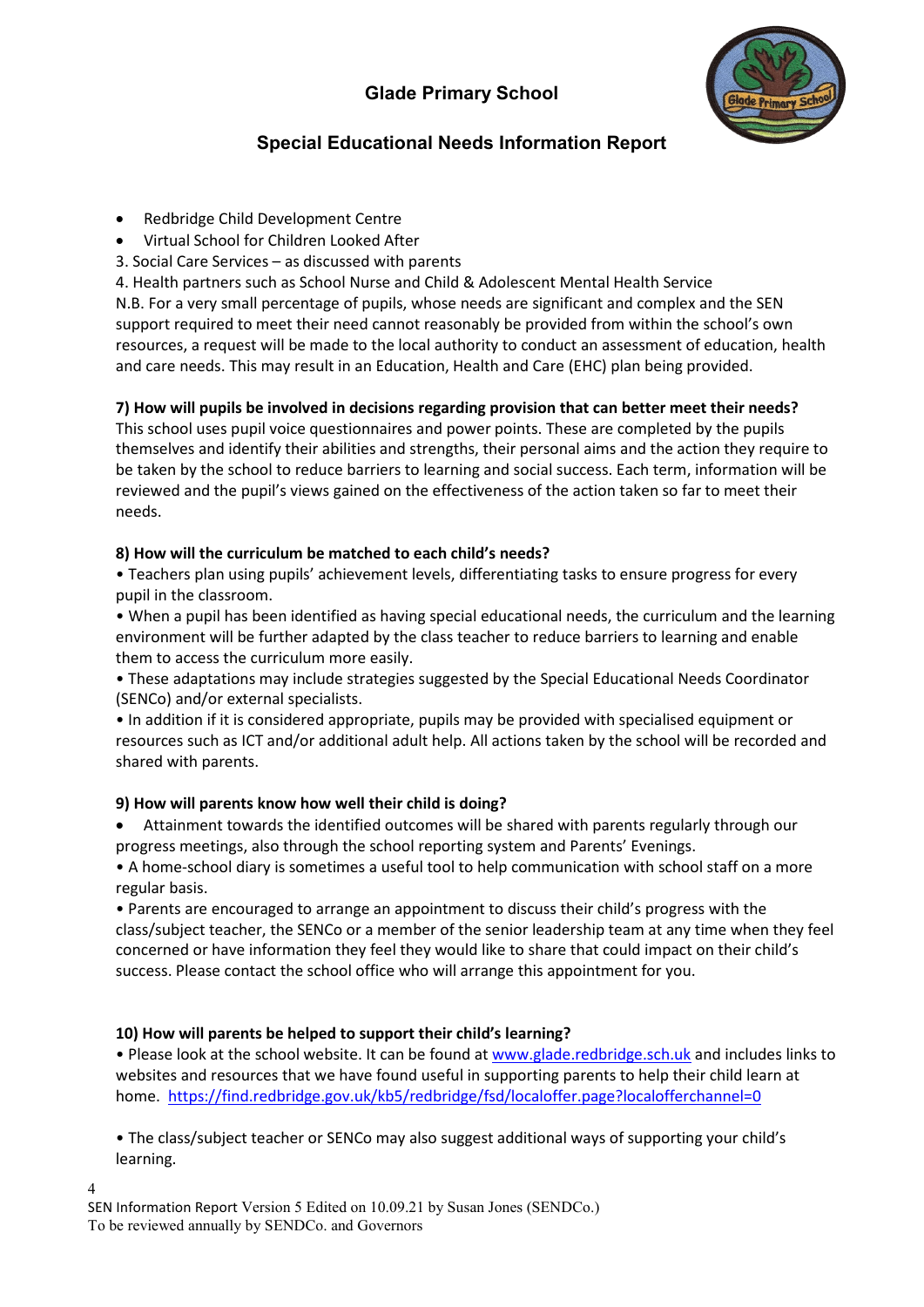

## **Special Educational Needs Information Report**

• The school organises a number of parent workshops during the year. These are advertised in the school newsletter and on our website and aim to provide useful opportunities for parents to learn more about how to support your child's learning.

• If you have ideas on support that you would like to have access to or school events you could contribute to in order to further support your child's learning, please contact the SENCo.

### **11) How will the school evaluate the effectiveness of the SEN provision made for pupils?**

The effectiveness of SEN provision will be measured using both qualitative and quantitative data. Qualitative data will gather the views of parents and pupils on how successful the provision has been in enabling them to attain their outcomes. Quantitative data will examine both progress and attainment levels compared to those achieved nationally for pupils with the same level and prior learning level. This data will be shared termly with governors and may be scrutinised by external moderators such as Ofsted.

### **12) What support will there be for children's overall well-being?**

The school offers a wide variety of pastoral support for pupils. This includes:

ELSA trained staff, Mental Health First Aiders, Learning Mentor and School Counsellor.

• An evaluated Personal, Social, Health and Economic (PHSE) curriculum that aims to provide pupils with the knowledge, understanding and skills they need to enhance their emotional and social knowledge and well-being. Please visit our website to see the topics that are included within this area of the curriculum.

• Pupil and Parent views are sought through variety of means these include Parent voice questionnaires, Pupil voice questionnaires, review meetings.. Small group evidence-led interventions to support pupil's well-being are delivered to targeted pupils and groups.

• Pupils who find playtimes difficult are provided with alternative opportunities within the school and action is taken to develop their social interaction skills.

### **13) Pupils with medical needs**

**.** Pupils with medical needs will be provided with a detailed Individual Health Care Plan, compiled in partnership with the school nurse and parents and the GP and if appropriate, the pupil themselves. In some case this will be an integral part of a statutory Educational Health Care Plan.

**.** Staff who volunteer to administer and supervise medications, will complete training overseen by a relevant health care professional such as a school nurse. This training will be recorded in the Health Care Plan

**.** All medicine administration procedures adhere to the Department of Education (DfE) guidelines included within 'supporting pupils at school with medical conditions,' (DfE) 2014 and identified in the School Medicine Administration Policy.

### **14) What specialist services are available at the school?**

The school has access to a range of specialist support that are identified in (6) above.

**15) What training do the staff supporting children and young people with SEND undertake?** In the last two years' school staff have received a range of training from London Borough of Redbridge Outreach Services and various training advisors. They also receive a programme of in-house inset each year. Awareness training has been provided to all staff on:

• How to support pupils with dyslexia and literacy difficulties.

SEN Information Report Version 5 Edited on 10.09.21 by Susan Jones (SENDCo.) To be reviewed annually by SENDCo. and Governors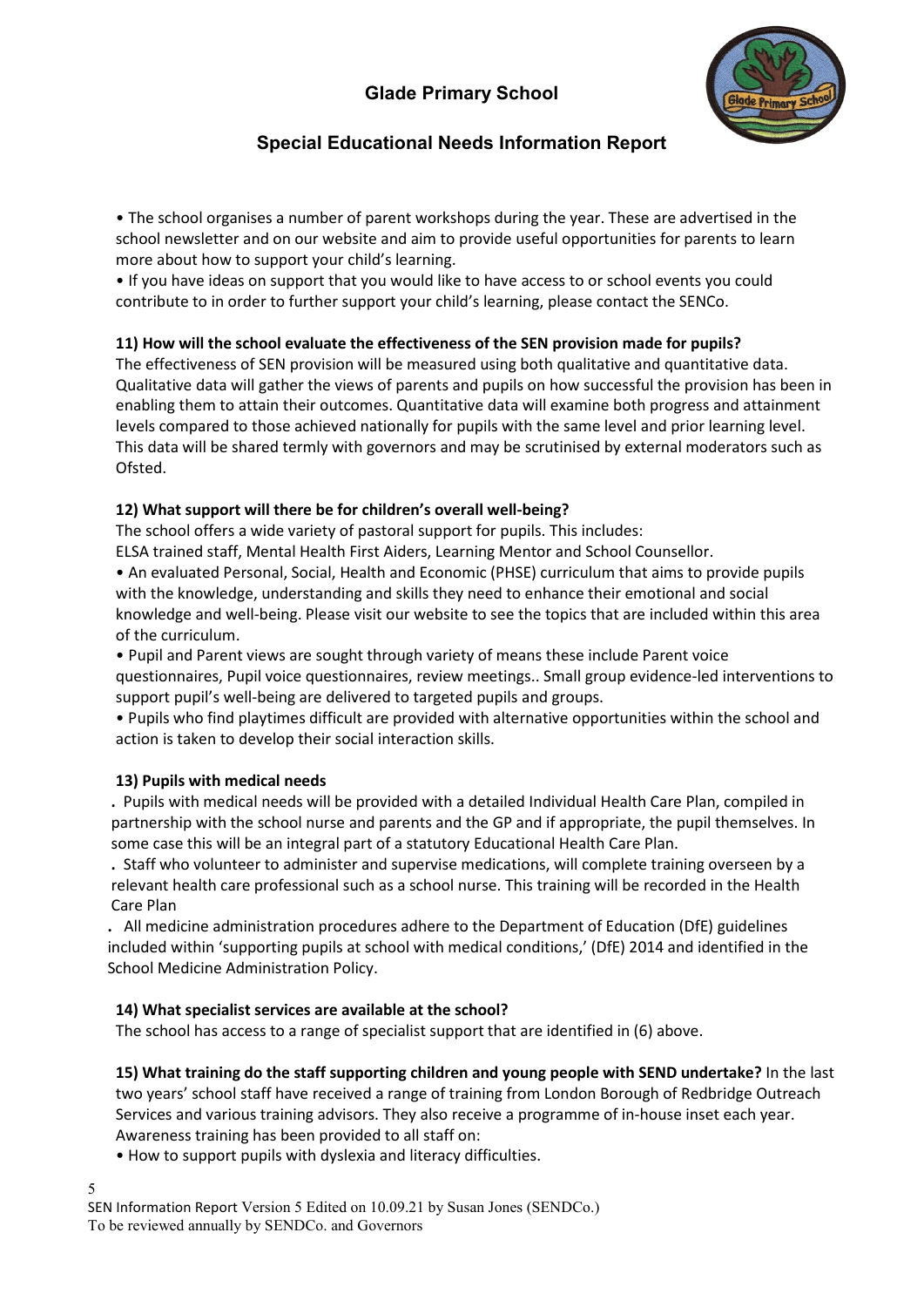

# **Special Educational Needs Information Report**

- How to support pupils on the autistic spectrum
- How to support pupils with behavioural difficulties
- How to support pupils with speech, language and communication difficulties
- How to support pupils with a need for nurture.
- Understanding Speech and Language needs and how to support children with these difficulties.
- Mental Health First Aid
- Positive Handling
- First Aid Training
- Enhanced training has been provided to the SENDCo on:
- Understanding and Implementing the New (SEN) Code of Practice.
- The SENDCo regularly attend the termly SENCo Forums.
- The SENDCo hold qualified teacher status and has obtained the Nationally Accredited Award for Special Educational Needs Coordination.
- The school has regular visits from an LA Educational Psychologist and SEN specialist teachers who provide advice to staff to help them to support the success and progress of individual pupils.
- The school receives visits from the Speech and Language Therapist who provides advices on assessing and planning for targeted children. Programmes planned by the therapist are then delivered by a Teaching Assistant.
- The Governor with specific responsibility for SEN will participate in SEN Governor training.

### **16) How will my child be included in activities outside the classroom including school trips?**

• Risk assessments are carried out and procedures are put in place to enable all children to participate in all school activities.

• The school ensures it has sufficient staff expertise to ensure that no child with SEND is excluded from any school provided activity.

### **17) How accessible is the school environment?**

In the last three years the following adaptations have been made to the school environment:

- Disabled parking space marked and located at the rear of the school.
- A ramp has been added to the side of the school to allow for wheelchair access.
- All steps edged with yellow to ensure they are easier for those with visual impairments to negotiate
- There is a lift for access to the front of the school.
- One toilet has been adapted to ensure accessibility for visitors with a disability.
- There is a toilet for disabled children.
- A medical room has been provided in order to enable a safe place for insulin testing/injections and other medical needs.
- A Sensory Room has been developed to provide a calming, relaxing experience for our children.
- A Sensory garden has been created to provide calming and tactile experiences for Glade pupils.

## **18) How will the school prepare/support my child when joining or transferring to a new school?**

A number of strategies are in place to enable effective pupil's transition. These include on entry:

• A planned introduction programme is delivered in the summer term to support transfer for pupils starting school in September.

• Parent/carers are invited to a meeting at the school and are provided with a range of information to support them in enabling their child to settle into the school routine.

6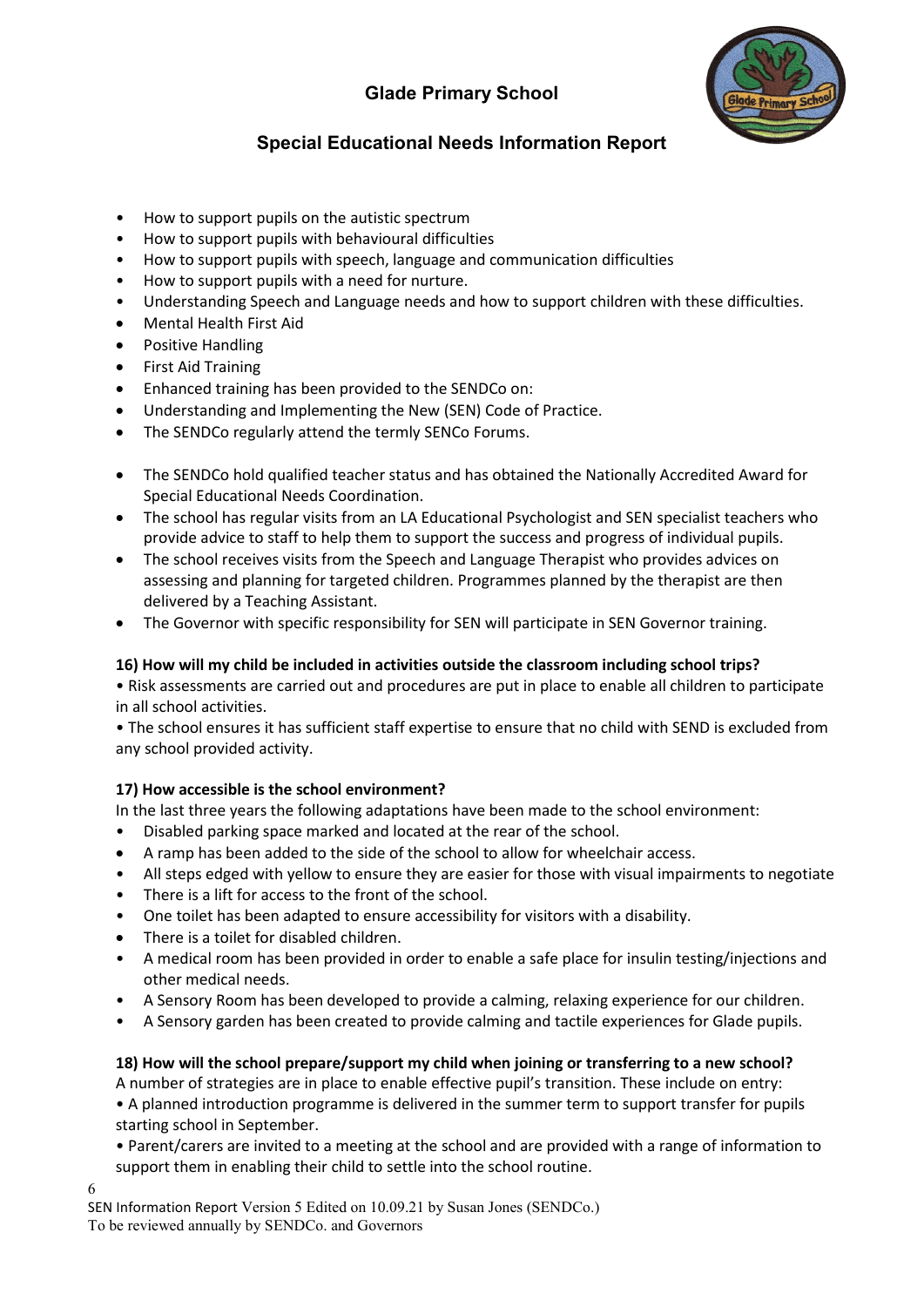

# **Special Educational Needs Information Report**

• The SENCo meets with all new parents of pupils who are known to have SEND to allow concerns to be raised and solutions to any perceived challenges to be located prior to entry.

• If pupils are transferring from another setting, the previous school records will be requested immediately and a meeting set up with parents to identify and reduce any concerns.

## **19) Transition to the next school, preparation for adulthood and independence.**

The transition programme in place for pupils provides a number of opportunities for pupils and parents to meet staff in the new school. These opportunities are further enhanced for pupils with SEND and identified on the website.

• The annual review in Y5 for pupils with a statement of educational need or an EHC Plan begins the process where parents are supported to make decisions regarding secondary school choice.

• Parents will be encouraged to consider options for the next phase of education and the school will involve outside agencies, as appropriate, to ensure information provided is comprehensive but accessible.

• Accompanied visits to other providers may be arranged as appropriate.

• For pupils transferring to local schools, the SENDCo of both schools meet to discuss the needs of pupils with SEN in order to ensure a smooth transition.

### **After school:**

7

• Parents may like to use the website of the National Careers Service

that offers information and professional advice about education, training and work to people of all ages <https://nationalcareers.service.gov.uk/>

or examine options identified in the local offer published by the local authority [www.redbridge.gov.uk/localoffer](http://www.redbridge.gov.uk/localoffer)

This sets out details of SEN provision - including the full range of post-16 options – and support available to children and young people with SEN and disabilities to help them prepare for adulthood, including getting a job.

• Where a student has an EHC Plan, all reviews of that Plan from Year 9 at the latest, and onwards, will include a focus on preparing for adulthood, including employment, independent living and participation in society.

### **20) How are the school's resources allocated and matched to children's special educational needs?**

- The school receives funding to respond to the needs of pupils with SEND from a number of sources that includes:
- A proportion of the funds allocated per pupil to the school to provide for their education called the Age Weighted Pupil Unit.
- The Notional SEN budget. This is a fund devolved to schools to support them to meet the needs of pupils with SEND.
- For those pupils with the most complex needs, the school may be allocated additional educational needs funding from the Local Authorities High Needs SEN Funding allocation. This funding is then used to provide the equipment and facilities to support pupils with special educational needs and disabilities through support that might include:
- Targeted differentiation to increase access to text (accessible text, IT e.g. read aloud software, different recording strategies, additional time etc.)
- In class, additional adult support aimed at increasing skills in specific area of weakness (learning behaviours, organisation, etc)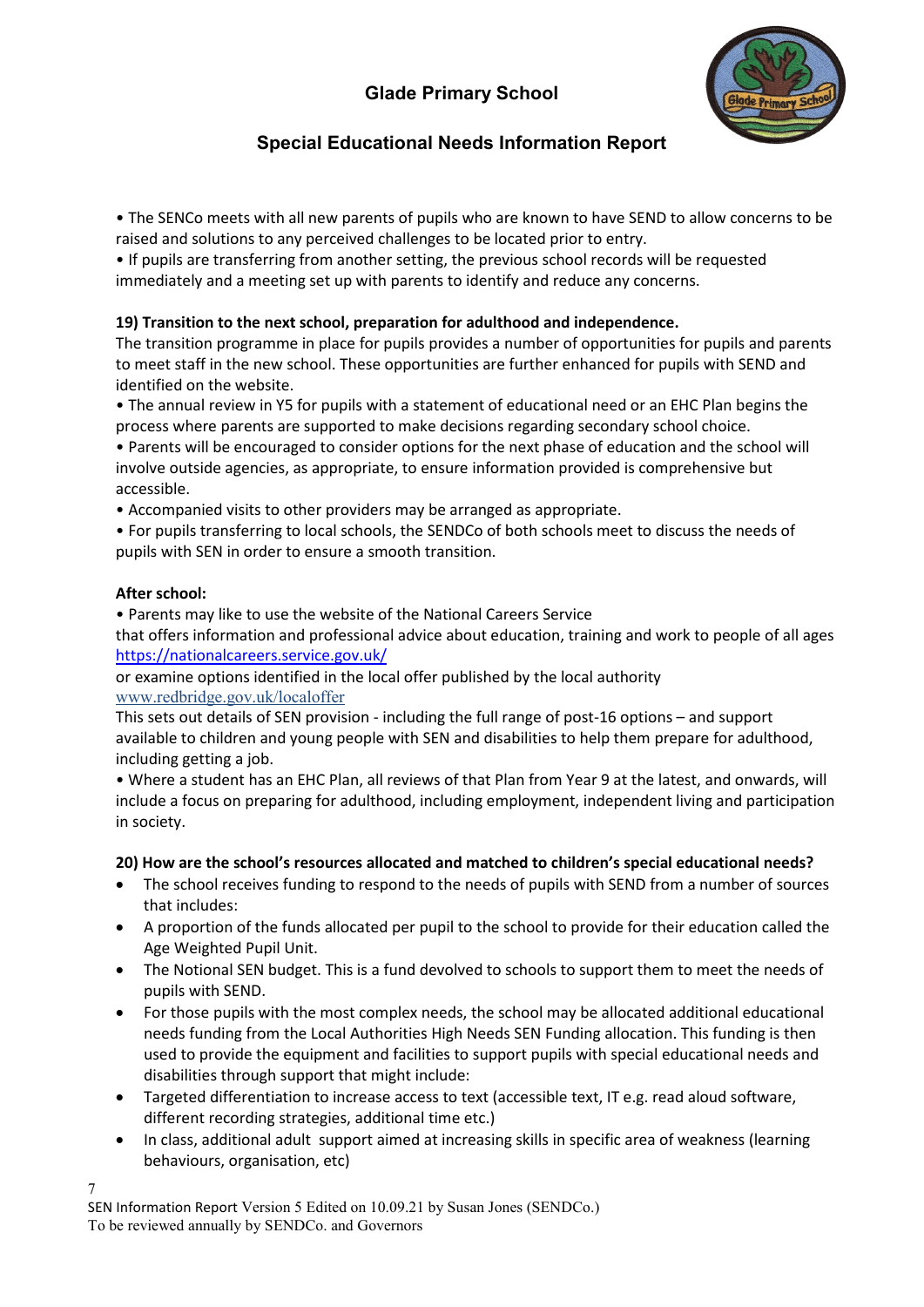

# **Special Educational Needs Information Report**

- Out of class support (relationship building, social, emotional skill development, )
- Small group tuition to encourage catch up (subject or targeted at additional need)
- Specific support, advice and guidance is provided to parents and families to improve pupil's readiness for learning (relating to pupil's difficulties in attendance, behaviour, physiological and emotional needs etc)
- Provision of specialist resources or equipment (use of ICT, sloping board, electronic versions of text etc)
- Partnership working with other settings (shared resources e.g. Shared expertise, support from local special school and outreach teams to improve inclusion: )
- Use of specific environments in school such as work stations, Learning Zone, study support centre, sensory rooms.
- Access to the school nurse and wider health professional support (responding to mental and physical health issues, speech, language and communication needs, motor control and mobility needs)
- Access to support from in-school sources e.g. learning mentors (peer or adult) or from outside agencies including charities and community sources.
- Implementation of strategies from support agencies e.g. Behaviour Support/Educational Welfare Support
- In addition: The Pupil Premium funding provides additional funding for pupils who are claiming Free School Meals, who are in the care of the local authority, or have been adopted from local authority care or whose parents are in the Armed Services. The deployment of this funding is published on the school website.

If parents wish to discuss the options available for their child, they are welcome to make an appointment to see the class/subject teacher, SENCo or a member of the Senior Leadership Team.

## **21) How are decisions made about how much support each child will receive?**

• For pupils with SEN but without a statement of educational need/EHC Plan, The planning of the support provided is led by the Senior Management of the school and the SENCO advising the class teacher/subject teacher. Parents are involved in this through parent meetings as outlined in the SEN policy. Deployment of funds is overseen by the Governing Body

• For pupils with a statement of educational need/EHC Plan, this decision will be reached in agreement with parents when the EHC Plan is being produced or at an annual review of an EHC Plan . The Local Authority administers and delegates the High Needs Funding which resources the EHC Plan.

#### **22) How will I be involved in discussions about and planning for my child's education?** This will be through:

- Discussions with the class teacher, SENCo or senior leadership team member.
- During parents evenings.
- Meetings with external agencies.

### **23) Who can I contact for further information or if I have any concerns?**

If you wish to discuss your child's special educational needs or are unhappy about any issues regarding the school's response to meeting these needs, please contact the following:

SEN Information Report Version 5 Edited on 10.09.21 by Susan Jones (SENDCo.) To be reviewed annually by SENDCo. and Governors

8